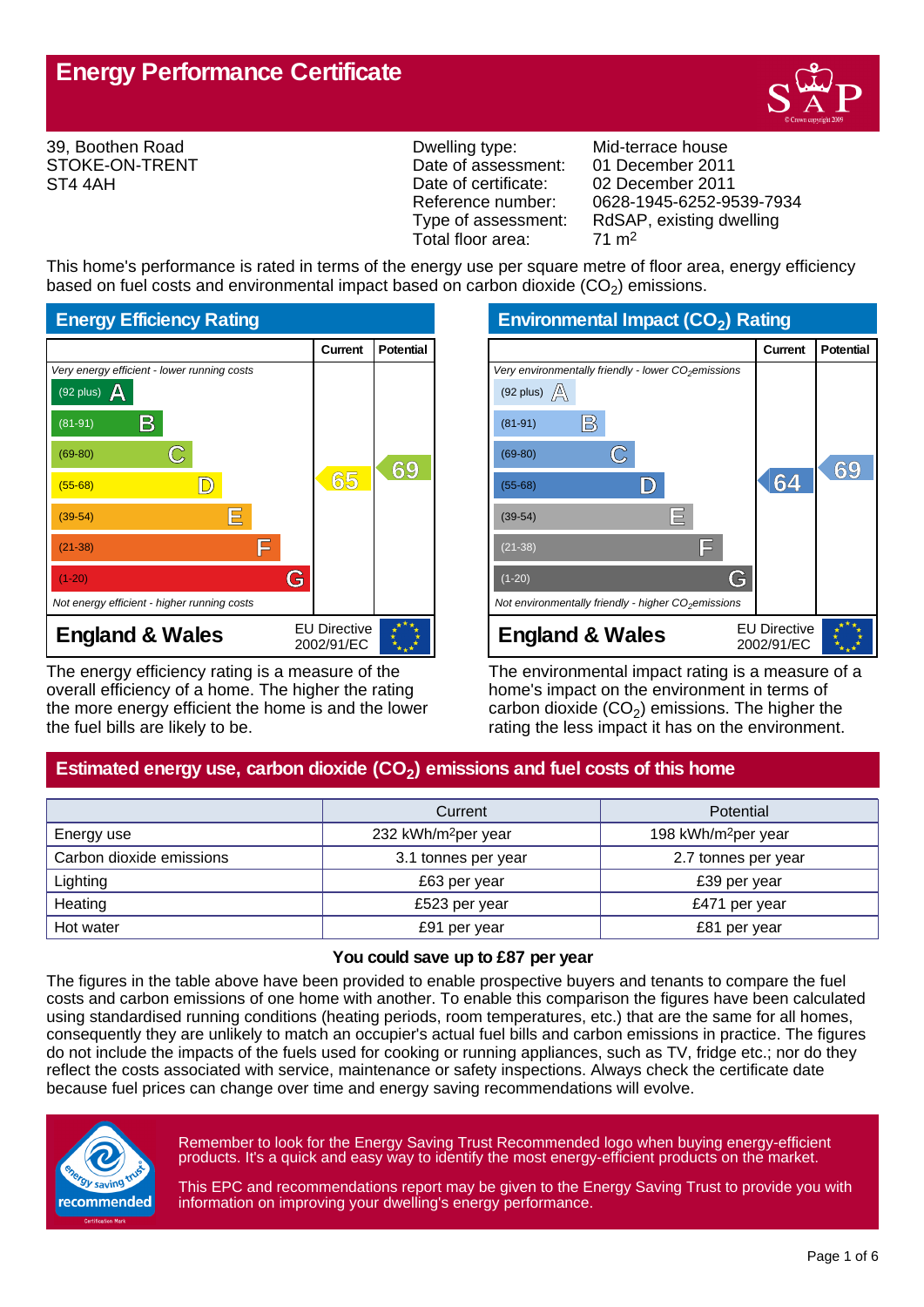# **About this document**

The Energy Performance Certificate for this dwelling was produced following an energy assessment undertaken by a qualified assessor, accredited by Elmhurst Energy Systems Ltd, to a scheme authorised by the Government. This certificate was produced using the RdSAP 2009 assessment methodology and has been produced under the Energy Performance of Buildings (Certificates and Inspections) (England and Wales) Regulations 2007 as amended. A copy of the certificate has been lodged on a national register.

Assessor's accreditation number: EES/007940 Assessor's name: Mr. Richard Whalley Company name/trading name: Louis Taylor Ltd Phone number: 01782 260222 Fax number: 01782 287874 E-mail address: rwhalley@louis-taylor.co.uk<br>Related party disclosure: No related party Related party disclosure:

No 2 Etruria Office Village Festival Park Stoke on Trent Staffordshire ST1 5RQ

# **If you have a complaint or wish to confirm that the certificate is genuine**

Details of the assessor and the relevant accreditation scheme are on the preceding page. You can get contact details of the accreditation scheme from their website at www.elmhurstenergy.co.uk together with details of their procedures for confirming authenticity of a certificate and for making a complaint.

# **About the building's performance ratings**

The ratings on the certificate provide a measure of the buildings overall energy efficiency and its environmental impact, calculated in accordance with a national methodology that takes into account factors such as insulation, heating and hot water systems, ventilation and fuels used. The average Energy Efficiency Rating for a dwelling in England and Wales is band E (rating 50).

Not all buildings are used in the same way, so energy ratings use standard occupancy assumptions which may be different from the specific way you use your home. Different methods of calculation are used for homes and for other buildings. Details can be found at www.communities.gov.uk/epbd.

Buildings that are more energy efficient use less energy, save money and help protect the environment. A building with a rating of 100 would cost almost nothing to heat and light and would cause almost no carbon emissions. The potential ratings on the certificate describe how close this building could get to 100 if all the cost effective recommended improvements were implemented.

# **About the impact of buildings on the environment**

One of the biggest contributors to global warming is carbon dioxide. The way we use energy in buildings causes emissions of carbon. The energy we use for heating, lighting and power in homes produces over a quarter of the UK's carbon dioxide emissions and other buildings produce a further one-sixth.

The average household causes about 6 tonnes of carbon dioxide every year. Adopting the recommendations in this report can reduce emissions and protect the environment. You could reduce emissions even more by switching to renewable energy sources. In addition there are many simple everyday measures that will save money, improve comfort and reduce the impact on the environment. Some examples are given at the end of this report.



**Click www.epcadviser.direct.gov.uk our online tool which uses information from this EPC to show you how to save money on your fuel bills.**

Further information about Energy Performance Certificates can be found under Frequently Asked Questions at www.epcregister.com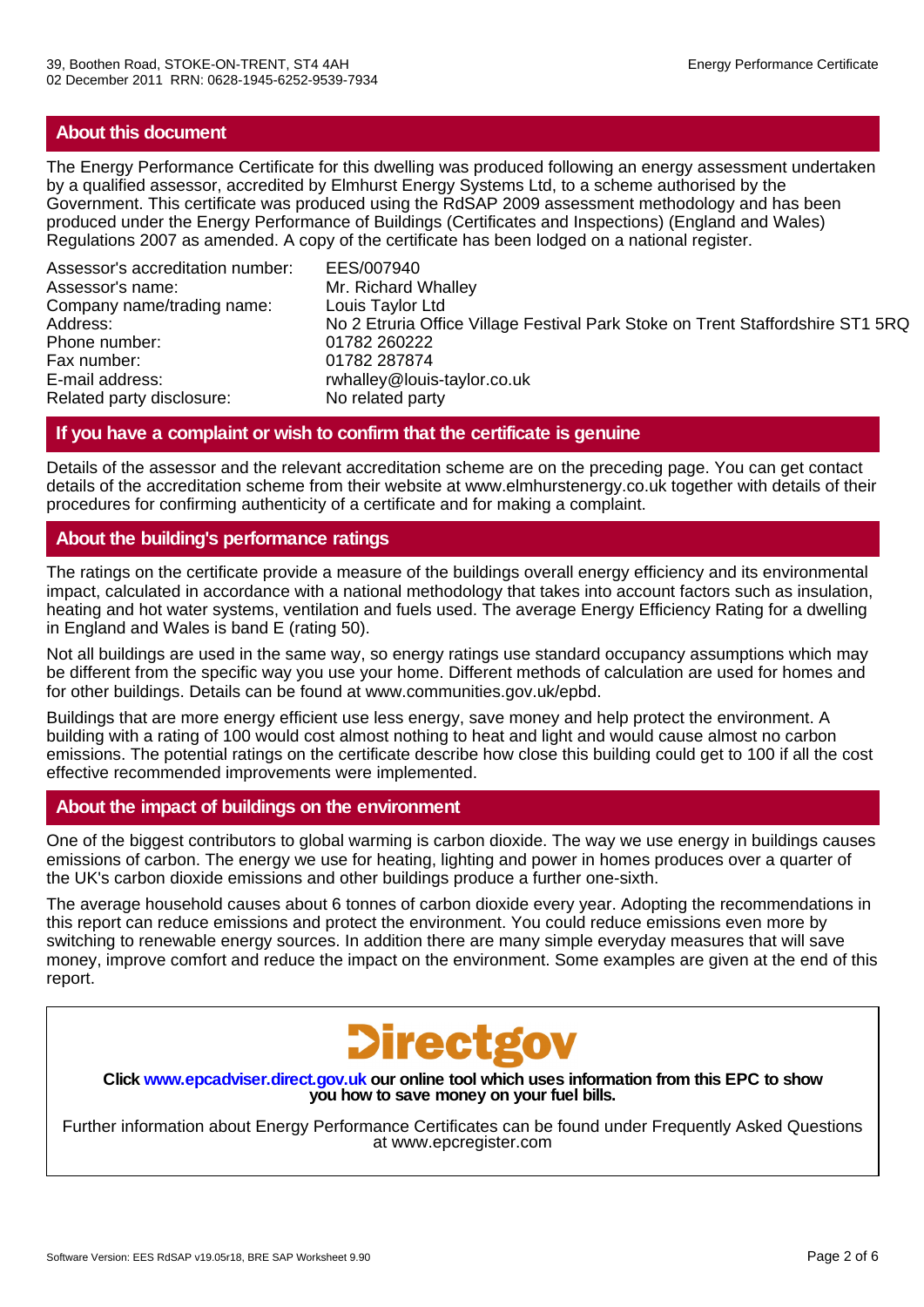# **Recommendations**

The measures below are cost effective. The performance ratings after improvement listed below are cumulative, that is they assume the improvements have been installed in the order that they appear in the table. The indicative costs are representative for most properties but may not apply in a particular case.

| Lower cost measures                               | <b>Indicative Cost</b> | <b>Typical savings</b><br>per year | Ratings after improvement |                         |
|---------------------------------------------------|------------------------|------------------------------------|---------------------------|-------------------------|
|                                                   |                        |                                    | Energy<br>Efficiency      | Environmental<br>Impact |
| 1 Low energy lighting for all fixed outlets       | £13                    | £20                                | D 66                      | D 64                    |
| 2 Upgrade heating controls                        | £350 - £450            | £26                                | D 67                      | D 66                    |
| Sub-Total                                         |                        | £46                                |                           |                         |
| Higher cost measures                              |                        |                                    |                           |                         |
| Replace boiler with new condensing<br>3<br>boiler | £1,500 - £3,500        | £41                                | C <sub>69</sub>           | C <sub>69</sub>         |
| Total                                             |                        | £87                                |                           |                         |
| C 69<br>Potential energy efficiency rating        |                        |                                    |                           |                         |
| Potential environmental impact $(CO2)$ rating     |                        |                                    | C <sub>69</sub>           |                         |

## **Further measures to achieve even higher standards**

The further measures listed below should be considered in addition to those already specified if aiming for the highest possible standards for this home. However you should check the conditions in any covenants, planning conditions, warranties or sale contracts. The indicative costs are representative for most properties but may not apply in a particular case.

| 4 Solar water heating                              | £4,000 - £6,000   | f24  | C 70        | C 71        |
|----------------------------------------------------|-------------------|------|-------------|-------------|
| 50 mm internal or external wall<br>5<br>insulation | £5,500 - £14,500  | £50  | C 73        | C 74        |
| 6 Solar photovoltaic panels, 2.5 kWp               | £11,000 - £20,000 | £214 | <b>B</b> 84 | <b>B</b> 85 |
| Enhanced energy efficiency rating<br><b>B</b> 84   |                   |      |             |             |
| Enhanced environmental impact $(CO2)$ rating       |                   |      | <b>B</b> 85 |             |

Improvements to the energy efficiency and environmental impact ratings will usually be in step with each other. However, they can sometimes diverge because reduced energy costs are not always accompanied by a reduction in carbon dioxide  $(CO<sub>2</sub>)$  emissions.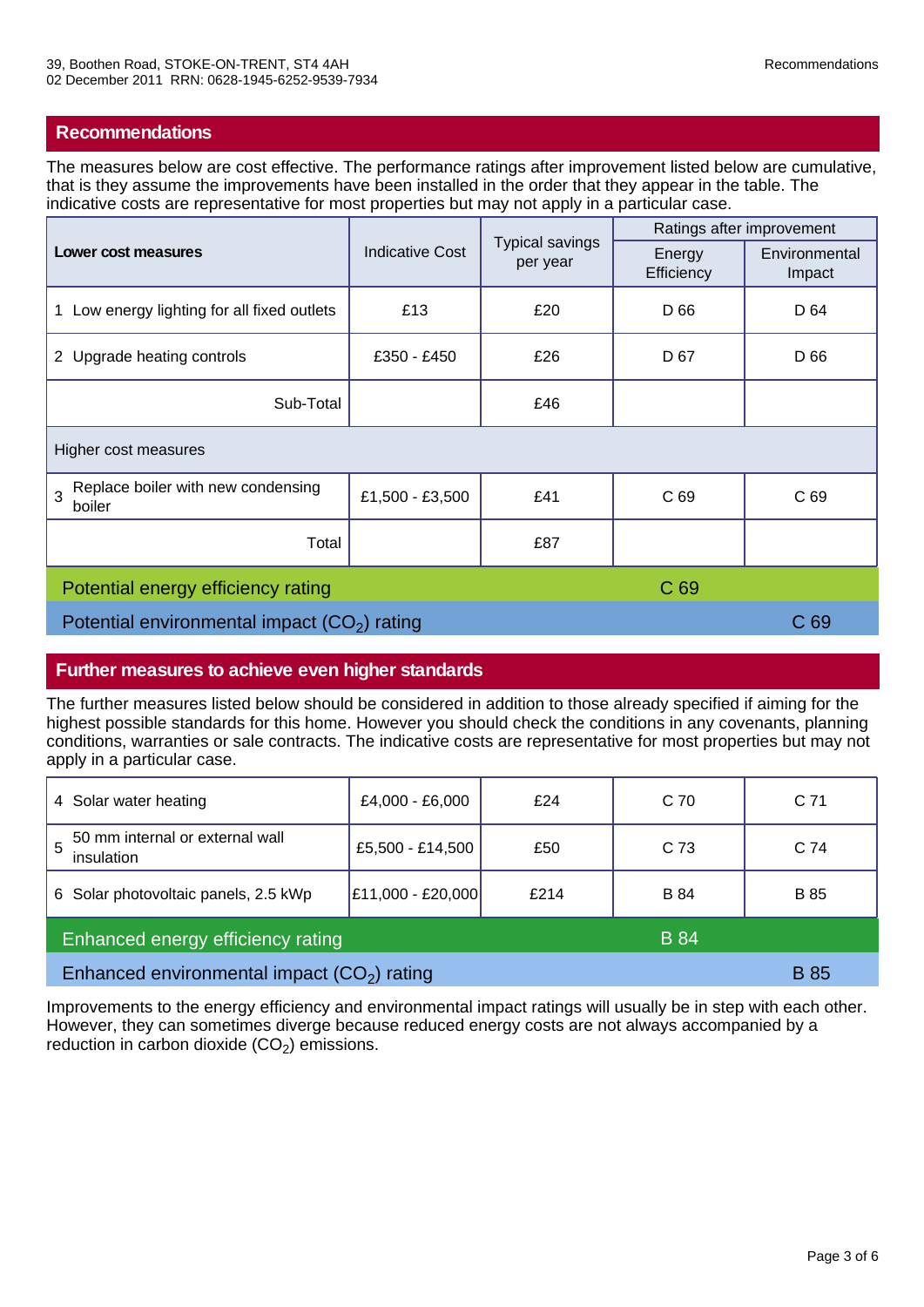# **Summary of this home's energy performance related features**

The table below gives an assessment of the key individual elements that have an impact on this home's energy and environmental performance. Each element is assessed by the national calculation methodology; 1 star means least efficient and 5 stars means most efficient. The assessment does not take into consideration the physical condition of any element. 'Assumed' means that the insulation could not be inspected and an assumption has been made in the methodology based on age and type of construction.

| Element                                     | Description                                    | Current performance                         |               |  |
|---------------------------------------------|------------------------------------------------|---------------------------------------------|---------------|--|
|                                             |                                                | <b>Energy Efficiency</b>                    | Environmental |  |
|                                             | Solid brick, as built, no insulation (assumed) | ★☆☆☆☆                                       | ★☆☆☆☆         |  |
| Walls                                       | Cavity wall, as built, no insulation (assumed) | ★★☆☆☆                                       | ★★☆☆☆         |  |
|                                             | Cavity wall, as built, insulated (assumed)     | ★★★★☆                                       | ★★★★☆         |  |
|                                             | Pitched, 250 mm loft insulation                | ★★★★☆                                       | ★★★★☆         |  |
| Roof                                        | Pitched, no insulation (assumed)               | $\star \; \star \; \star \; \star \; \star$ | ★☆☆☆☆         |  |
|                                             | Pitched, insulated (assumed)                   | ★★★★☆                                       | ★★★★☆         |  |
| Floor                                       | Solid, no insulation (assumed)                 |                                             |               |  |
| <b>Windows</b>                              | Fully double glazed                            | ★★★★☆                                       | ★★★★☆         |  |
| Main heating                                | Boiler and radiators, mains gas                | ★★★★☆                                       | ★★★★☆         |  |
| Main heating controls                       | Programmer, TRVs and bypass                    | ★★★☆☆                                       | ★★★☆☆         |  |
| Secondary heating                           | Room heaters, mains gas                        |                                             |               |  |
| Hot water                                   | From main system                               | ★★★★☆                                       | ★★★★☆         |  |
| Lighting                                    | Low energy lighting in 38% of fixed outlets    | ★★★☆☆                                       | ★★★☆☆         |  |
| Current energy efficiency rating            |                                                | D <sub>65</sub>                             |               |  |
| Current environmental impact $(CO2)$ rating |                                                |                                             | D 64          |  |

## **Low and zero carbon energy sources**

None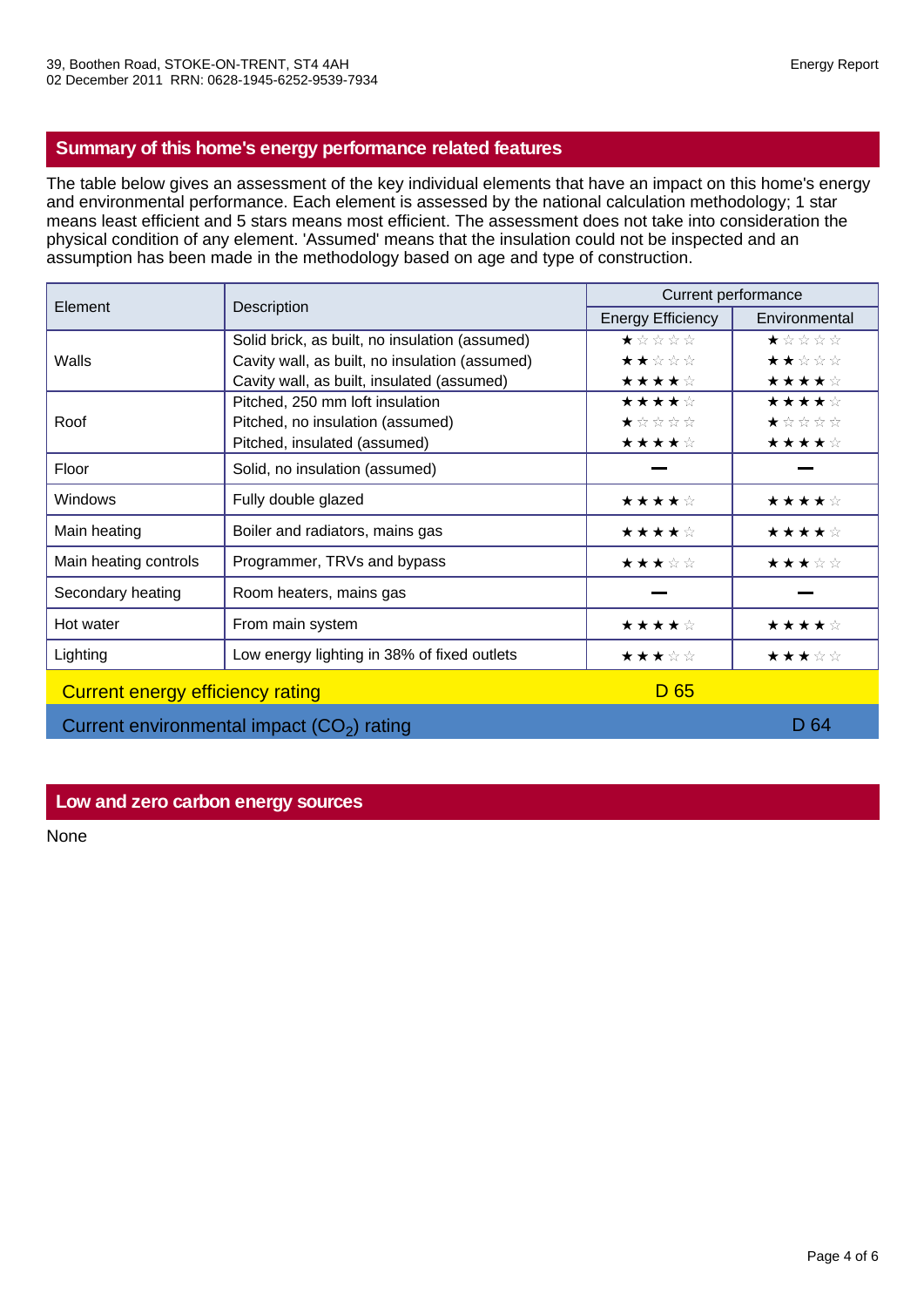# **About the cost effective measures to improve this home's performance ratings**

If you are a tenant, before undertaking any work you should check the terms of your lease and obtain approval from your landlord if the lease either requires it, or makes no express provision for such work.

#### **Lower cost measures**

These measures are relatively inexpensive to install and are worth tackling first. The indicative costs of measures included earlier in this EPC include the costs of professional installation in most cases. Some of the cost effective measures below may be installed as DIY projects which will reduce the cost. DIY is not always straightforward, and sometimes there are health and safety risks, so take advice before carrying out DIY improvements.

#### **1 Low energy lighting**

Low energy light bulbs last up to 12 times longer than ordinary ones and reduce lighting costs.

### **2 Heating controls (room thermostat)**

The heating system should have a room thermostat to enable the boiler to switch off when no heat is required. The thermostatic radiator valve should be removed from any radiator in the same room as the thermostat. Ask a heating engineer to do this work.

#### **Higher cost measures**

#### **3 New condensing boiler**

A condensing boiler is capable of much higher efficiencies than other types of boiler, meaning it will burn less fuel to heat this property. Building Regulations apply to this work.

## **About the further measures to achieve even higher standards**

Further measures that could deliver even higher standards for this home. You should check the conditions in any covenants, planning conditions, warranties or sale contracts before undertaking any of these measures. If you are a tenant, before undertaking any work you should check the terms of your lease and obtain approal from your landlord if the lease either requires it, or makes no express provision for such work.

#### **4 Solar water heating**

A solar water heating panel uses the sun to pre-heat the hot water supply, significantly reducing demand on the heating system to provide hot water and hence save fuel and money. You could be eligible for Renewable Heat Incentive payments which could appreciably increase the savings beyond those shown on your EPC, provided that both the product and the installer are certified by the Microgeneration Certification Scheme (or equivalent). Details of local MCS installers are available at www.microgenerationcertification.org.

#### **5 Internal or external wall insulation**

Solid wall insulation involves adding a layer of insulation to either the inside or the outside surface of the external walls, which reduces heat loss and lowers fuel bills. Further information can be obtained from the National Insulation Association (www.nationalinsulationassociation.org.uk).

#### **6 Solar photovoltaic (PV) panels**

A solar PV system converts light directly into electricity via panels placed on the roof and can be used throughout the home. Building Regulations apply to this work and planning restrictions may apply. You could be eligible for a Feed-in Tariff which could appreciably increase the savings beyond those shown on your EPC, provided that both the product and the installer are certified by the Microgeneration Certification Scheme (or equivalent). Details of local MCS installers are available at www.microgenerationcertification.org.